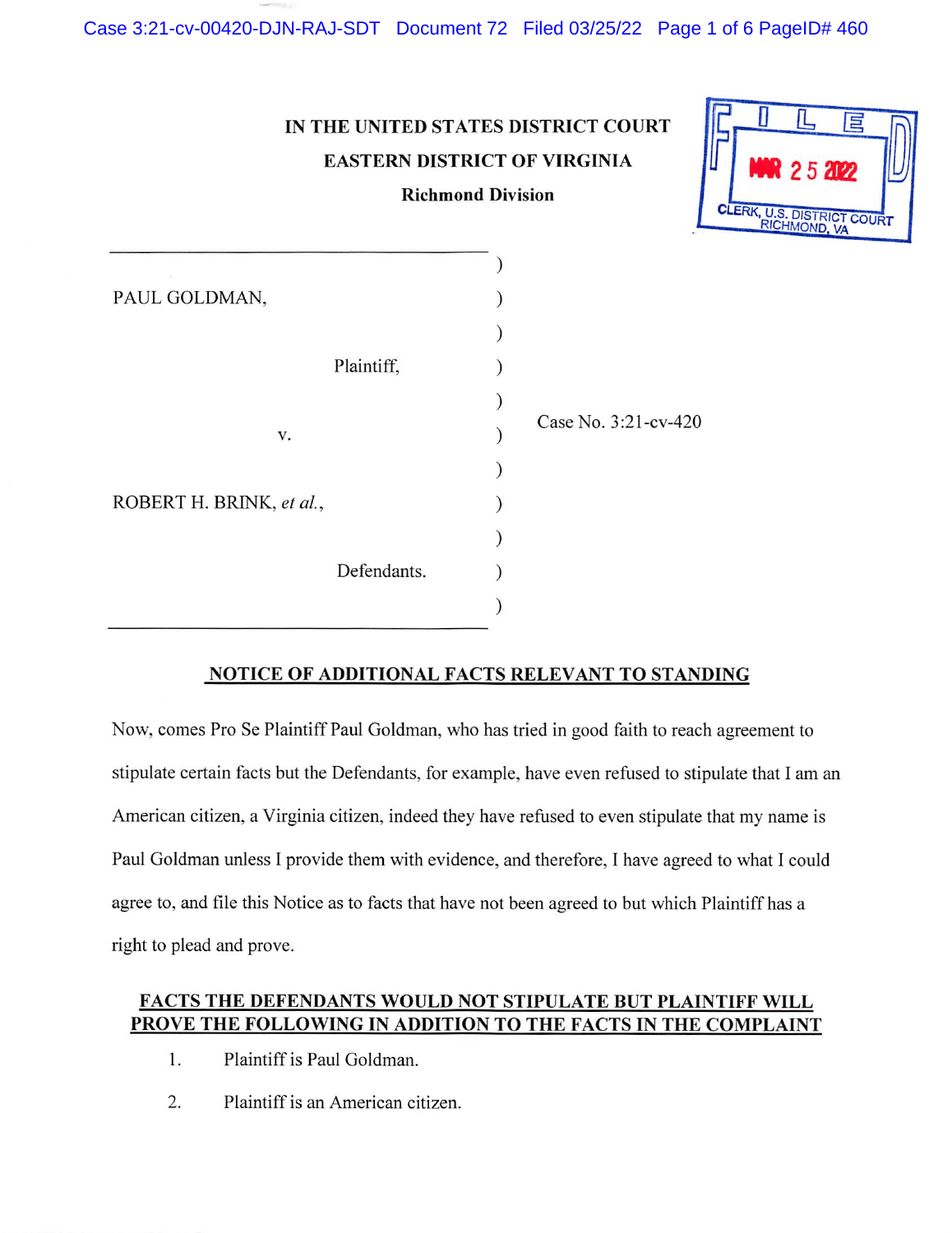3. Plaintiff is a Virginia citizen.

4. Plaintiff has been a registered voter and remains domiciled for nearly two decades at 4414 Grove Avenue, Richmond, VA, 23223 as required by Article II, Section 1 of the Constitution of Virginia.

5. Plaintiff meets the qualifications to hold the office of Delegate as found in Article II, Section 5 of the Constitution of Virginia.

6. Plaintiff meets the qualifications to hold the office of Delegate as found in Article IV, Section 4 of the Constitution of Virginia.

7. During the winter of 2021, plaintiff filed and settled a lawsuit with the Office of Attorney General that enabled, for the first time, primary candidates for the House of Delegates and statewide office to collect the statutorily required signatures by electronic means

8. Lawyers for the Office of Attorney General, including at least one initially assigned to Goldman v Brink, negotiated the settlement reached between the parties in the electronic signature litigation.

9. At the time of the litigation. Plaintiff was collecting signatures to run for the Democratic nomination for Lt. Governor in the June, 2021 primary.

10. There came a time when Plaintiff began to question whether the Democrats could win the general election in November and whether he could win the Lt. Governor primary in June.

11. Sometime in March, Plaintiff decided to also collect signatures to run in the Democratic Primary for House of Delegates in the 68<sup>th</sup> District.

12. A website to collect electronic signatures from voters in the  $68<sup>th</sup>$  District was set up for Plaintiff.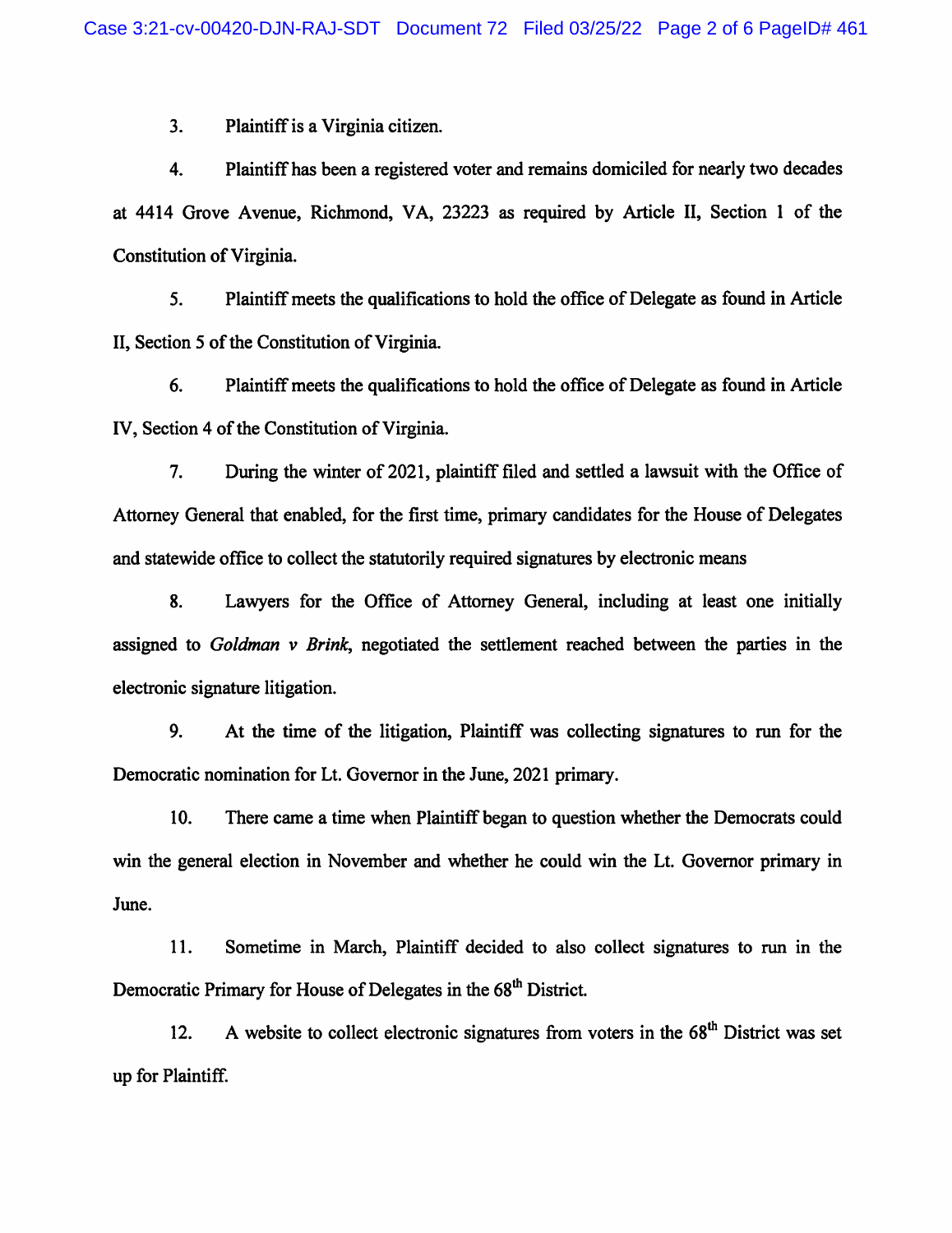13. Additionally an individual had been collection signatures in person in paper form.

14. But there came a time when Defendant realized he would face a three-way race for the Democratic Party nomination for Delegate in the 68<sup>th</sup> District.

15. Based on his knowledge of politics and the contours of the old 68<sup>th</sup> District, against running for the House of Delegates, stopped collection signatures for such a candidacy, and focus instead on the collecting the thousands needed to qualify for the Lt. Governor primary ballot.

16. After considerable effort, the Plaintiff submitted the required signatures to the State Board of Elections.

17. The State Board then transmitted those signatures to the Democratic Party Chair as required by state law.

18. After reviewing said signatures are required by law, the State Party Chair certified Plaintiff to the June 2021 ballot as a contender for the Party nomination for the office of Lt. Governor, the Board so accepting that certification.

19. However, it soon became apparent to the Plaintiff that there were various opponents, with no chance of winning, yet willing to spend huge sums of money in a fhiitless attempt to win the nomination.

20. Having helped former Lt. Governor Doug Wilder win his nomination as the Democratic candidate for Lt. Governor, Plaintiff realized that 2021 would not be his year to follow the future Governor's footsteps as he could not win the upcoming primary for Lt. Governor.

21. Plaintiff therefore asked the State Board of Elections to withdraw his name from the ballot, and it did.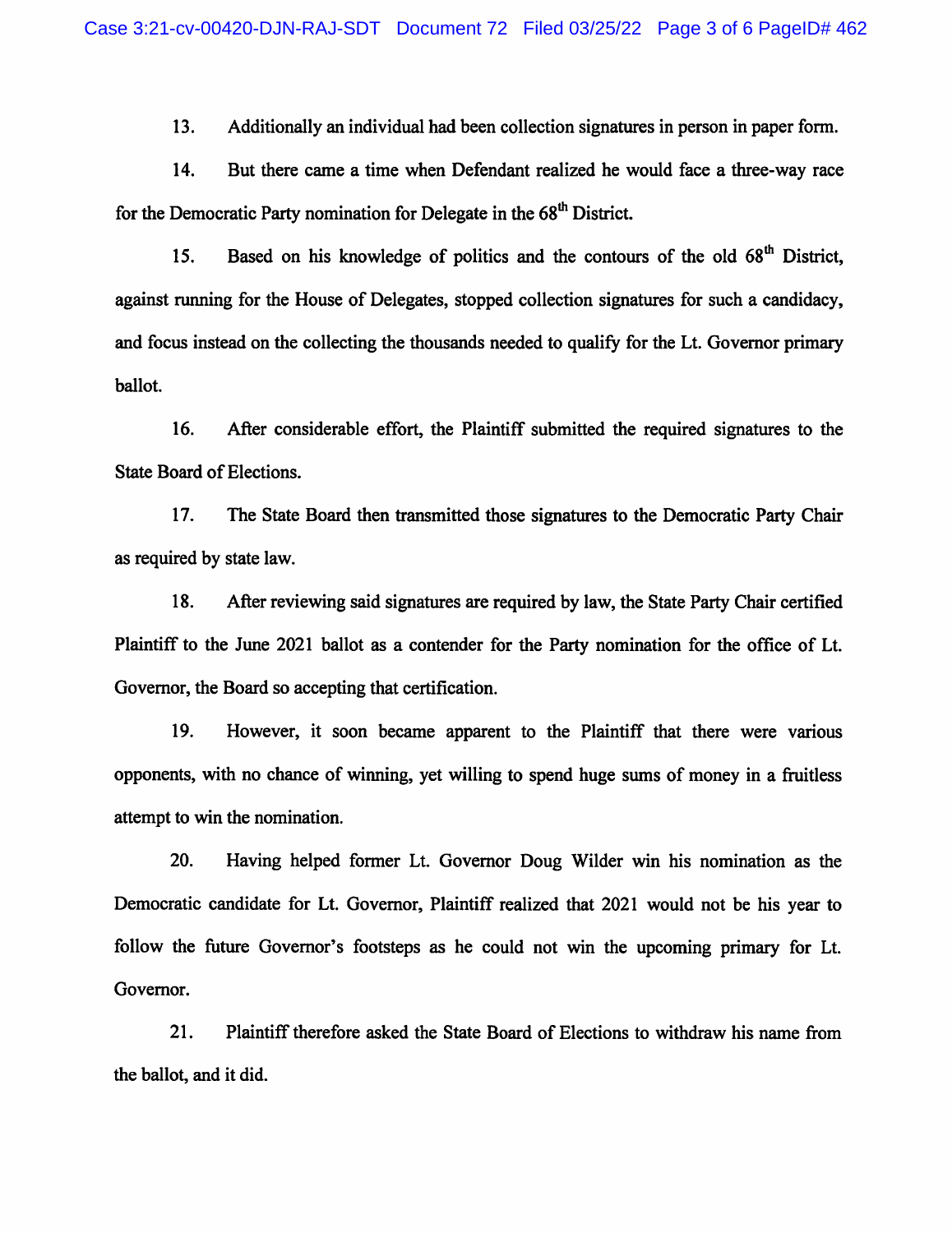22. There is no Democratic Primary for the Party nomination for the House of Delegates in the  $78<sup>th</sup>$  District scheduled for this district in 2022 nor a general election.

23. Accordingly, under state law, there is no way to officially collect signatures and file a declaration of candidacy to run in the  $78<sup>th</sup>$  District.

24. As of the date of these stipulations. Plaintiff meets all the qualifications necessary to run for the House of Delegates under the above referenced sections Constitution of Virginia.

25. According to Article II, Section 6 of the Constitution of Virginia, Plaintiff has been entitled, since the convening of the 2022 Session of the General Assembly of Virginia, to an equally weighted vote, among Virginia residents, as implemented through the one person one vote principle in the  $14<sup>th</sup>$  Amendment to the U.S. Constitution, in the affairs of the state as controlled by this General Assembly, such equal vote to be represented by the elected Delegate from the  $78<sup>th</sup>$  House District.

26. According to the website of the General Assembly, Delegate Adams says she represents the old 68<sup>th</sup> District.

27. However, the old  $68<sup>th</sup>$  District no longer exists as a legal entity recognized under the Constitution of Virginia as pointed out by Article II, Section 6.

28. Accordingly, Plaintiff has no representative in the General Assembly that is constitutionally required to represent his interests or been constitutionally selected to be his said representative.

29. Neither the Constitution of Virginia, nor the Constitution of the United States, permits the General Assembly of Virginia to assign members to represent a district they were not elected to represent in lieu of having held the required election.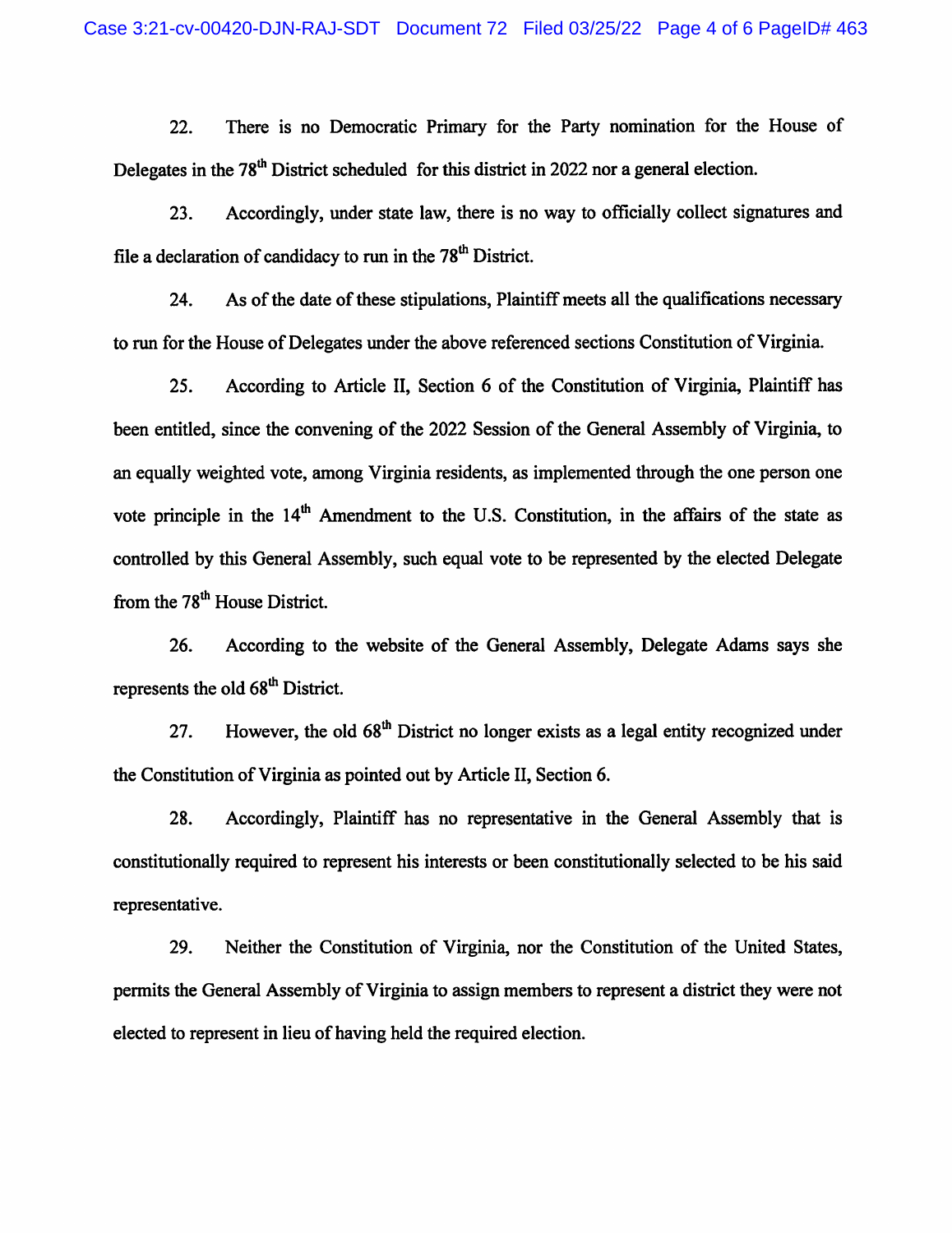30. The Constitution of Virginia, however, doesn't require specific census data, it refers only to the "receipt of census data" in Article II.

31. According to Article II, Section 6 of the Constitution of Virginia, the 68<sup>th</sup> District ceases to exist the moment the Supreme Court of Virginia issued its December 28<sup>th</sup> Order created 100 new House of Delegates districts as required so required.

32. That the Virginia Redistricting Commission made sure the public and the General Assembly knew it believed the state Constitution required new districts at the time of the November 2021 General Election.

33. The Virginia Board of Elections, on or about November 15, 2021, issued "Certificates of election" to winning candidates for the House of Elections saying they were entitled to two-year terms.

Paul Goldman

Pro Se

P.O. Box 17033 Richmond, Virginia 23226 804 833 6313 Goldmanusa@aoi.com

#### CERTIFICATE OF SERVICE

THIS IS TO CERTIFY that on March 25, 2022, I filed this Notice to the Clerk of the Court in paper form. A true copy of said Notice was also sent, via email as agreed upon, by email to the following:

Mr. Steven Poops

Mr. Andrew Ferguson

Office of the Attorney General 202 North Ninth Street Richmond, Virginia 23219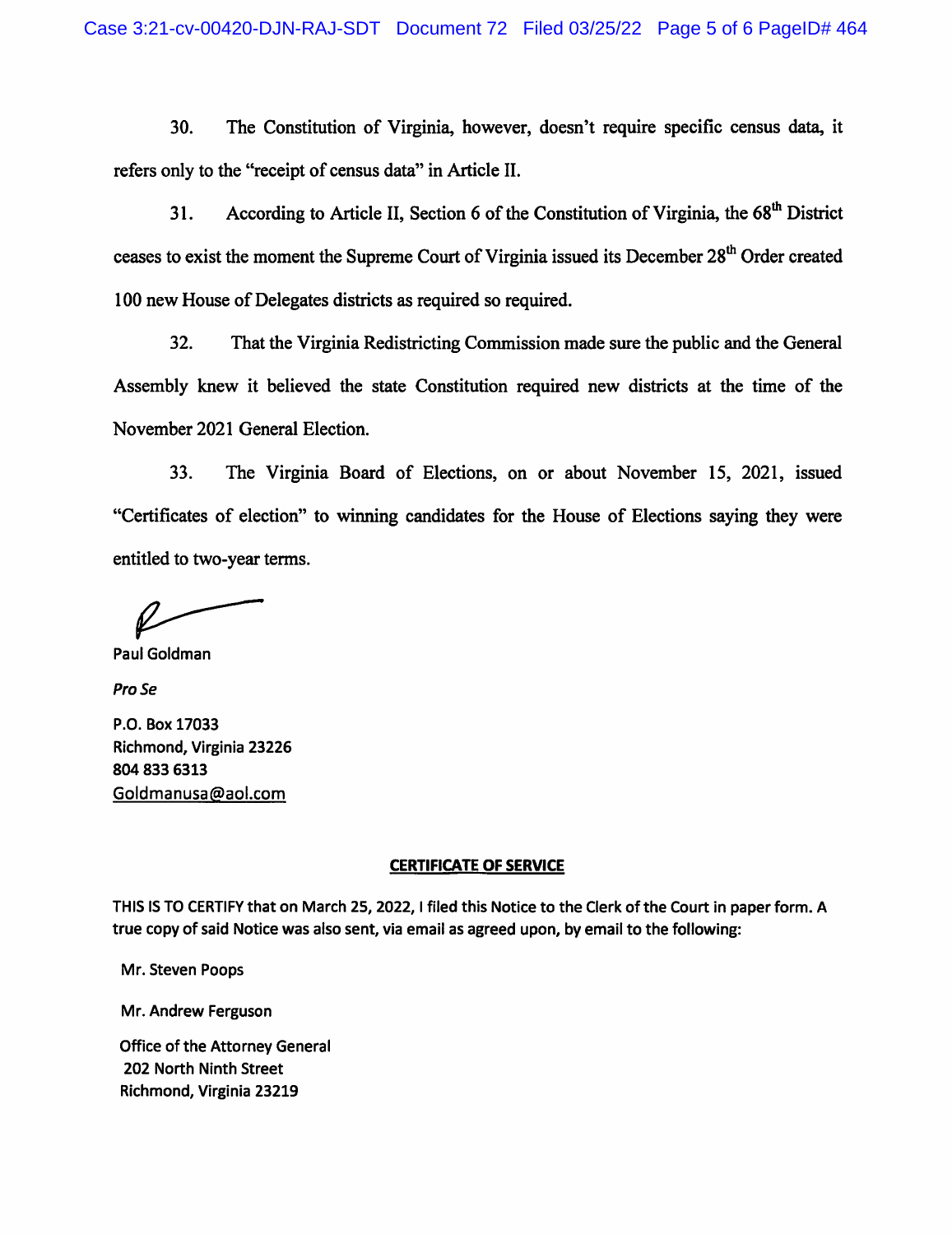Case 3:21-cv-00420-DJN-RAJ-SDT Document 72 Filed 03/25/22 Page 6 of 6 PageID# 465

L

Paul Goldman

Pro Se

P.O. Box 17033 Richmond, Virginia 23226 804-833-6313 Goldmanusa@aol.com